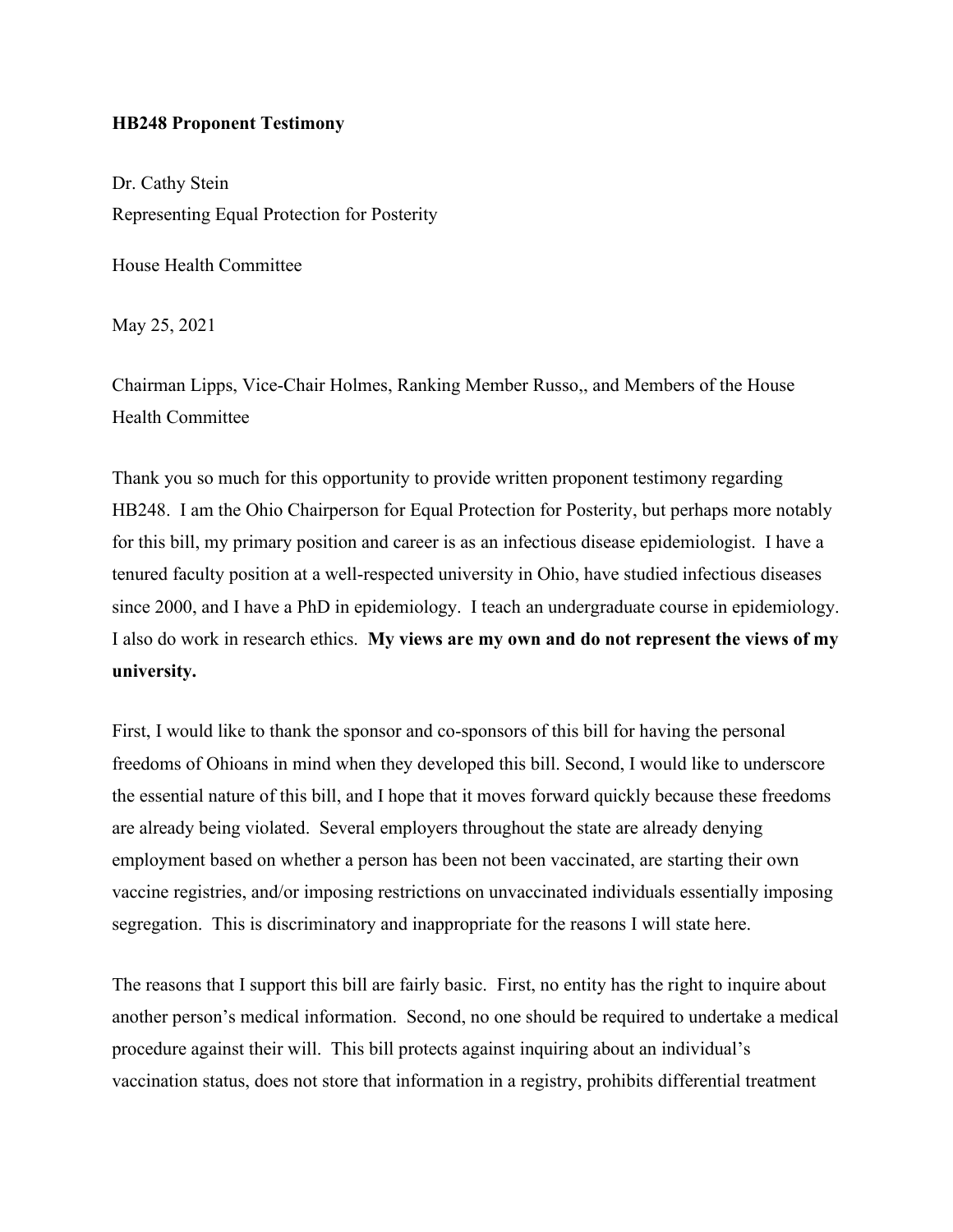based on vaccination status (if known or presumed) and actually provides penalty when these policies are violated.

When employers threaten a person's livelihood over their personal decision over whether to take an experimental vaccine (because recall, these are not yet FDA approved), this is both undue influence and coercion. Coercion occurs when an overt or implicit threat of harm is intentionally presented by one person to another in order to obtain compliance. Undue influence, by contrast, often occurs through an offer of an excessive or inappropriate reward or other overture in order to obtain compliance<sup>[1](#page-1-0)</sup>. These both violate informed consent, a cornerstone of medicine, which should be both voluntary and include a recognition of risks and alternatives<sup>[2](#page-1-1)</sup>. When an employer, service provider, or any such entity requires vaccination or else would deny a job or service, this is both coercion and inducement, and violates informed consent. I am pleased to see that HB 248 reinforces the importance of informed consent.

There are those that believe that constitutionally protected freedoms should be put aside in the case of a scary pandemic. Or as described above, that medical ethics should be violated. Allow me to briefly counteract those arguments. First, analyses of case-fatality rate and infectionfatality rate by both the CDC  $3$  and world-renowned epidemiologists<sup>[4](#page-1-3)</sup> show the survival rate of COVID-19 is >99% in individuals below 70 years of age, and >95% in individuals greater than 70 years of age. Second, on average, Ohio's COVID-19 hospitalization rate has averaged  $\sim$ 5.2%, though analysis of Ohio's coronavirus database presented though previous testimony before this legislature has shown that these hospitalization numbers are likely inflated<sup>[5](#page-1-4)</sup>. This hardly reflects a scary virus worth losing one's liberties. The vast majority of individuals infected with SARS-CoV-2 have relatively mild disease, or are often asymptomatic. This is not to say that individuals have not died from COVID-19, or have had severe cases with potentially

<span id="page-1-0"></span><sup>1</sup> https://www.msudenver.edu/irb/guidance/informedconsent/coercionandinfluence/

<span id="page-1-1"></span><sup>2</sup> https://www.ama-assn.org/delivering-care/ethics/informed-consent

<span id="page-1-2"></span><sup>&</sup>lt;sup>3</sup> Most recent CDC document now presents in terms of deaths per million, no longer as a percent:

https://www.cdc.gov/coronavirus/2019-ncov/hcp/planning-scenarios.html

<span id="page-1-3"></span><sup>4</sup> https://www.who.int/bulletin/volumes/99/1/20-265892/en/

<span id="page-1-4"></span><sup>5</sup> https://www.youtube.com/watch?v=ewUoM\_R2uuE&t=214s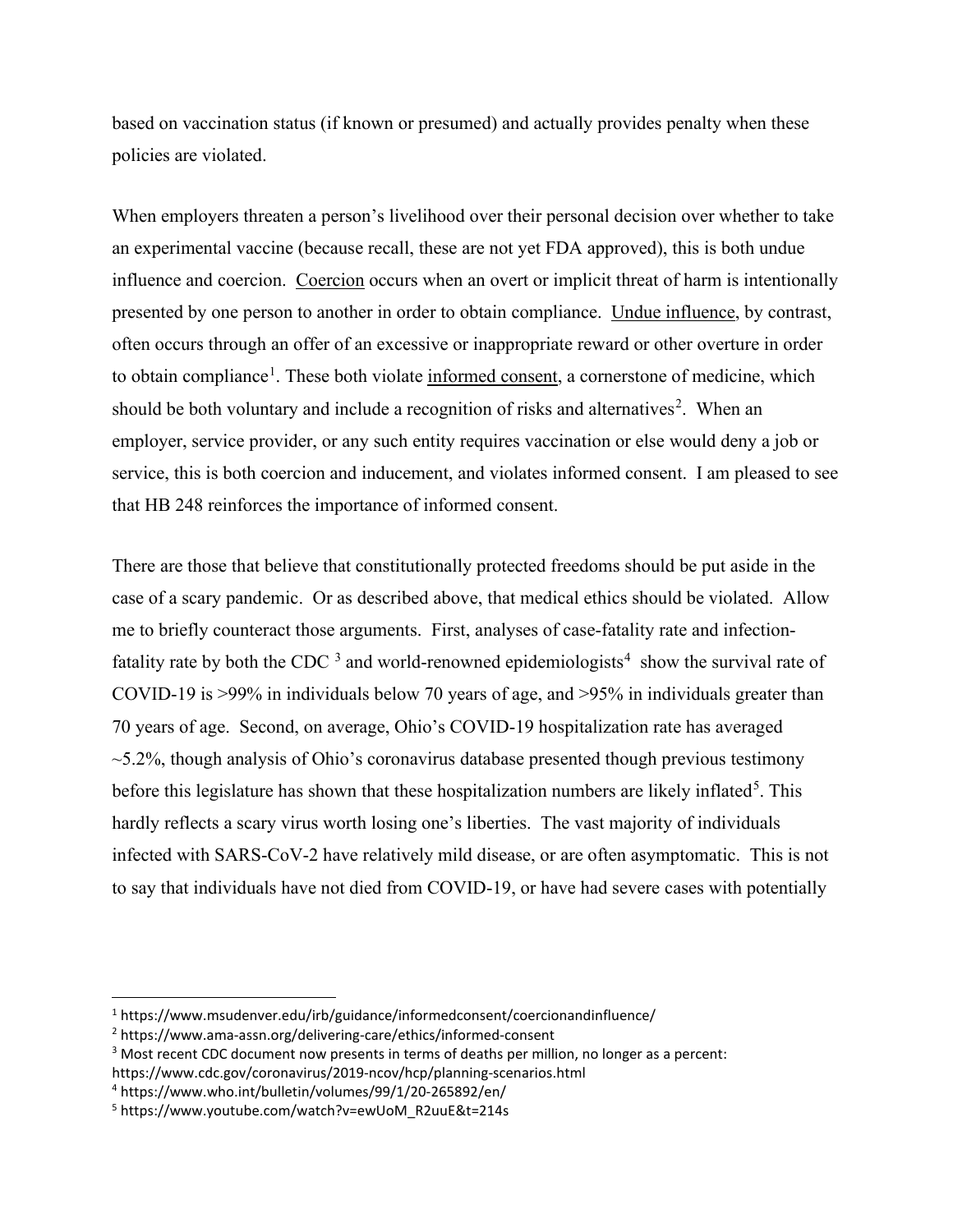long-lasting effects. But, it makes no sense to require a medical procedure on an entire population when the burden of severity is felt by a minority.

Furthermore, it is important to remind the committee that vaccines are never 100% effective, not even in clinical trials, despite what the governor has stated repeatedly, nor were the clinical trials designed to evaluate whether the vaccine decreased transmission<sup>[6](#page-2-0)</sup>. This latter point is critical: if people want to decrease their risk by taking a vaccine, they should feel free to do so, but imposing that on others is not warranted based on the science. And yes, there are adverse reactions associated with these vaccines<sup>[7](#page-2-1)</sup>, and there have been numerous reports in the media of so-called "breakthrough" cases of COVID-19 in fully vaccinated individuals, which again is not surprising given that no vaccine is 100% effective. This is important to clarify because an individual's choice to refuse or accept a vaccine does not infringe on the personal liberties of other individuals. If transmission can occur from vaccinated or unvaccinated individuals, an individual's personal choice to decline vaccination does not make them a danger to society any more than vaccinated individuals do.

Lastly, I would like to remind the committee that in addition to the philosophical objections justified above, individuals may have religious<sup>[8](#page-2-2),[9](#page-2-3)</sup> and/or medical reasons for not taking this vaccine. To require a vaccine then violates freedom of religious expression as well as discriminates on medical condition.

Please recall your oath of office, that your job is to uphold and defend the Constitution. The Declaration of Independence asserts,

"We hold these truths to be self-evident, that all men are created equal, that they are endowed by their Creator with certain unalienable rights, that among these are life, liberty and the pursuit of happiness. That to secure these rights, governments are instituted among men... "

<span id="page-2-0"></span><sup>6</sup> https://www.bmj.com/content/371/bmj.m4037

<span id="page-2-1"></span><sup>7</sup> https://www.openvaers.com/covid-data

<span id="page-2-2"></span><sup>8</sup> http://www.increasinglearning.com/blog/vaccines

<span id="page-2-3"></span><sup>9</sup> https://www.vaccinesandchristianity.org/2021/05/01/biblical-critique-of-vaccines-series/